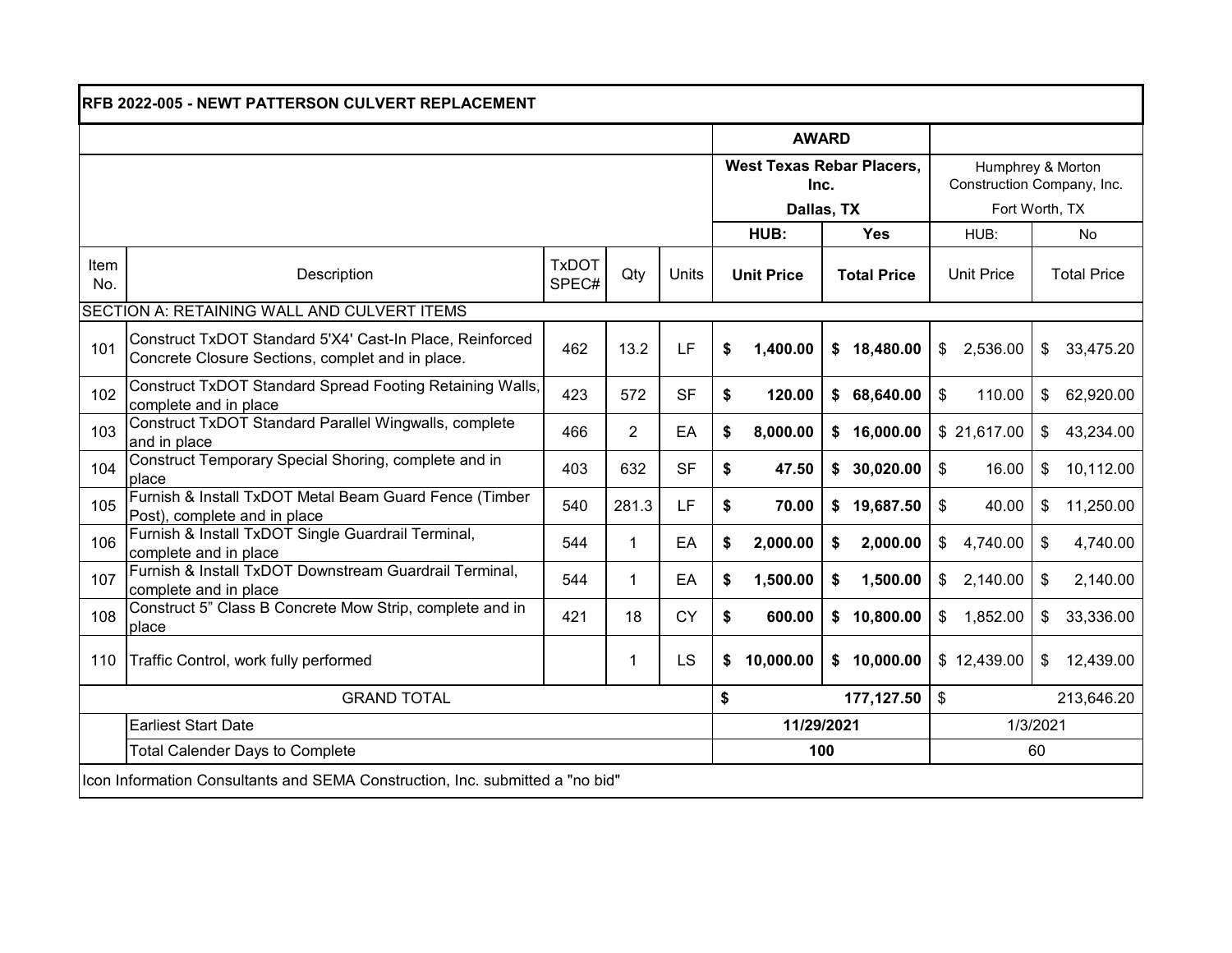| <b>RFB 2022-005 - NEWT PATTERSON CULVERT REPLACEMENT</b>                      |                                                                                                              |                       |                |           |    |                             |            |                    |      |                      |              |                    |  |
|-------------------------------------------------------------------------------|--------------------------------------------------------------------------------------------------------------|-----------------------|----------------|-----------|----|-----------------------------|------------|--------------------|------|----------------------|--------------|--------------------|--|
|                                                                               |                                                                                                              |                       |                |           |    | North Rock Construction LLC |            |                    |      | FNH Construction LLC |              |                    |  |
|                                                                               |                                                                                                              |                       |                |           |    | Denton, TX                  |            |                    |      | Plano, TX            |              |                    |  |
|                                                                               |                                                                                                              |                       |                |           |    | HUB:                        | <b>No</b>  |                    | HUB: |                      | Yes          |                    |  |
| Item<br>No.                                                                   | Description                                                                                                  | <b>TxDOT</b><br>SPEC# | Qty            | Units     |    | <b>Unit Price</b>           |            | <b>Total Price</b> |      | <b>Unit Price</b>    |              | <b>Total Price</b> |  |
| SECTION A: RETAINING WALL AND CULVERT ITEMS                                   |                                                                                                              |                       |                |           |    |                             |            |                    |      |                      |              |                    |  |
| 101                                                                           | Construct TxDOT Standard 5'X4' Cast-In Place, Reinforced<br>Concrete Closure Sections, complet and in place. | 462                   | 13.2           | LF        | \$ | 4,471.82                    | \$         | 59,028.02          | \$   | 3,000.00             | \$           | 39,600.00          |  |
| 102                                                                           | Construct TxDOT Standard Spread Footing Retaining Walls,<br>complete and in place                            | 423                   | 572            | <b>SF</b> | \$ | 130.25                      | \$         | 74,503.00          | \$   | 55.00                | $\mathbb{S}$ | 31,460.00          |  |
| 103                                                                           | Construct TxDOT Standard Parallel Wingwalls, complete<br>and in place                                        | 466                   | $\overline{2}$ | EA        | \$ | 15,000.00                   | \$         | 30,000.00          |      | \$35,000.00          | \$           | 70,000.00          |  |
| 104                                                                           | Construct Temporary Special Shoring, complete and in<br>place                                                | 403                   | 632            | <b>SF</b> | \$ | 30.38                       | \$         | 19,200.16          | \$   | 85.00                | \$           | 53,720.00          |  |
| 105                                                                           | Furnish & Install TxDOT Metal Beam Guard Fence (Timber<br>Post), complete and in place                       | 540                   | 281.3          | LF        | \$ | 43.44                       | \$         | 12,217.50          | \$   | 50.00                | \$           | 14,062.50          |  |
| 106                                                                           | Furnish & Install TxDOT Single Guardrail Terminal,<br>complete and in place                                  | 544                   | 1              | EA        | \$ | 5,093.10                    | \$         | 5,093.10           | \$   | 2,500.00             | \$           | 2,500.00           |  |
| 107                                                                           | Furnish & Install TxDOT Downstream Guardrail Terminal,<br>complete and in place                              | 544                   | $\mathbf 1$    | EA        | \$ | 2,100.00                    | \$         | 2,100.00           | \$   | 3,650.00             | \$           | 3,650.00           |  |
| 108                                                                           | Construct 5" Class B Concrete Mow Strip, complete and in<br>place                                            | 421                   | 18             | <b>CY</b> | \$ | 872.19                      | \$         | 15,699.42          | \$   | 650.00               | \$           | 11,700.00          |  |
| 110                                                                           | Traffic Control, work fully performed                                                                        |                       | 1              | <b>LS</b> | \$ | 2,158.80                    | \$         | 2,158.80           |      | \$45,000.00          | \$           | 45,000.00          |  |
| <b>GRAND TOTAL</b>                                                            |                                                                                                              |                       |                |           |    | \$<br>220,000.00            |            |                    |      | \$<br>271,692.50     |              |                    |  |
|                                                                               | <b>Earliest Start Date</b>                                                                                   | 11/15/2021            |                |           |    |                             | 12/13/2021 |                    |      |                      |              |                    |  |
|                                                                               | <b>Total Calender Days to Complete</b>                                                                       |                       | 120<br>60      |           |    |                             |            |                    |      |                      |              |                    |  |
| Icon Information Consultants and SEMA Construction, Inc. submitted a "no bid" |                                                                                                              |                       |                |           |    |                             |            |                    |      |                      |              |                    |  |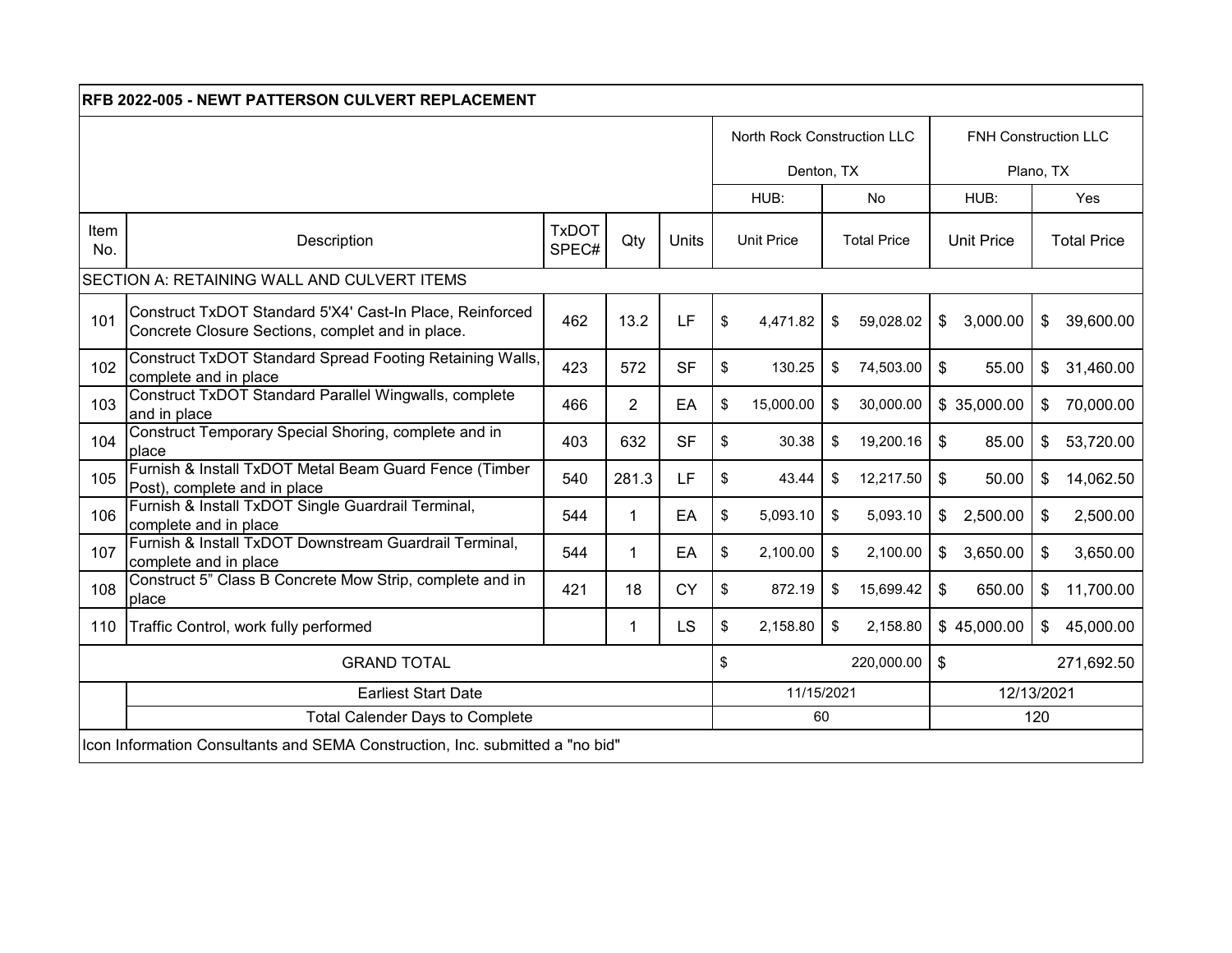| <b>RFB 2022-005 - NEWT PATTERSON CULVERT REPLACEMENT</b>                      |                                                                                                              |                       |                |           |    |                   |                   |                    |    |                   |                           |                    |  |  |
|-------------------------------------------------------------------------------|--------------------------------------------------------------------------------------------------------------|-----------------------|----------------|-----------|----|-------------------|-------------------|--------------------|----|-------------------|---------------------------|--------------------|--|--|
|                                                                               |                                                                                                              |                       |                |           |    |                   | <b>IBCTX, LLC</b> |                    |    |                   | Urban Infraconstruction   |                    |  |  |
|                                                                               |                                                                                                              |                       |                |           |    |                   | Lake Dallas, TX   |                    |    |                   | Fort Worth, TX            |                    |  |  |
|                                                                               |                                                                                                              |                       |                |           |    | HUB:              |                   | <b>No</b>          |    | HUB:              |                           | Yes                |  |  |
| Item<br>No.                                                                   | Description                                                                                                  | <b>TxDOT</b><br>SPEC# | Qty            | Units     |    | <b>Unit Price</b> |                   | <b>Total Price</b> |    | <b>Unit Price</b> |                           | <b>Total Price</b> |  |  |
|                                                                               | SECTION A: RETAINING WALL AND CULVERT ITEMS                                                                  |                       |                |           |    |                   |                   |                    |    |                   |                           |                    |  |  |
| 101                                                                           | Construct TxDOT Standard 5'X4' Cast-In Place, Reinforced<br>Concrete Closure Sections, complet and in place. | 462                   | 13.2           | LF        | \$ | 2,000.00          | \$                | 26,400.00          | \$ | 3,500.00          | $\mathfrak{S}$            | 46,200.00          |  |  |
| 102                                                                           | <b>Construct TxDOT Standard Spread Footing Retaining Walls,</b><br>complete and in place                     | 423                   | 572            | <b>SF</b> | \$ | 150.00            | \$                | 85,800.00          | \$ | 122.00            | \$                        | 69,784.00          |  |  |
| 103                                                                           | Construct TxDOT Standard Parallel Wingwalls, complete<br>and in place                                        | 466                   | $\overline{2}$ | EA        | \$ | 20,000.00         | \$                | 40,000.00          |    | \$32,000.00       | \$                        | 64,000.00          |  |  |
| 104                                                                           | Construct Temporary Special Shoring, complete and in<br>place                                                | 403                   | 632            | <b>SF</b> | \$ | 15.00             | \$                | 9,480.00           | \$ | 101.00            | $\frac{1}{2}$             | 63,832.00          |  |  |
| 105                                                                           | Furnish & Install TxDOT Metal Beam Guard Fence (Timber<br>Post), complete and in place                       | 540                   | 281.3          | LF        | \$ | 50.00             | \$                | 14,062.50          | \$ | 53.00             | $\mathfrak{S}$            | 14,906.25          |  |  |
| 106                                                                           | Furnish & Install TxDOT Single Guardrail Terminal,<br>complete and in place                                  | 544                   | 1              | EA        | \$ | 3,500.00          | \$                | 3,500.00           | \$ | 2,125.00          | \$                        | 2,125.00           |  |  |
| 107                                                                           | Furnish & Install TxDOT Downstream Guardrail Terminal,<br>complete and in place                              | 544                   | 1              | EA        | \$ | 5,500.00          | \$                | 5,500.00           | \$ | 5,600.00          | \$                        | 5,600.00           |  |  |
| 108                                                                           | Construct 5" Class B Concrete Mow Strip, complete and in<br>place                                            | 421                   | 18             | <b>CY</b> | \$ | 1,000.00          | \$                | 18,000.00          | \$ | 650.00            | $\boldsymbol{\mathsf{S}}$ | 11,700.00          |  |  |
| 110                                                                           | Traffic Control, work fully performed                                                                        |                       | 1              | <b>LS</b> | \$ | 35,000.00         | \$                | 35,000.00          | \$ | 7,300.00          | \$                        | 7,300.00           |  |  |
| <b>GRAND TOTAL</b>                                                            |                                                                                                              |                       |                |           |    | \$<br>237,742.50  |                   |                    |    | 285,447.25<br>\$  |                           |                    |  |  |
|                                                                               | <b>Earliest Start Date</b>                                                                                   | 11/8/2021             |                |           |    | 11/8/2021         |                   |                    |    |                   |                           |                    |  |  |
|                                                                               | <b>Total Calender Days to Complete</b>                                                                       | 60                    |                |           |    |                   | 75                |                    |    |                   |                           |                    |  |  |
| Icon Information Consultants and SEMA Construction, Inc. submitted a "no bid" |                                                                                                              |                       |                |           |    |                   |                   |                    |    |                   |                           |                    |  |  |